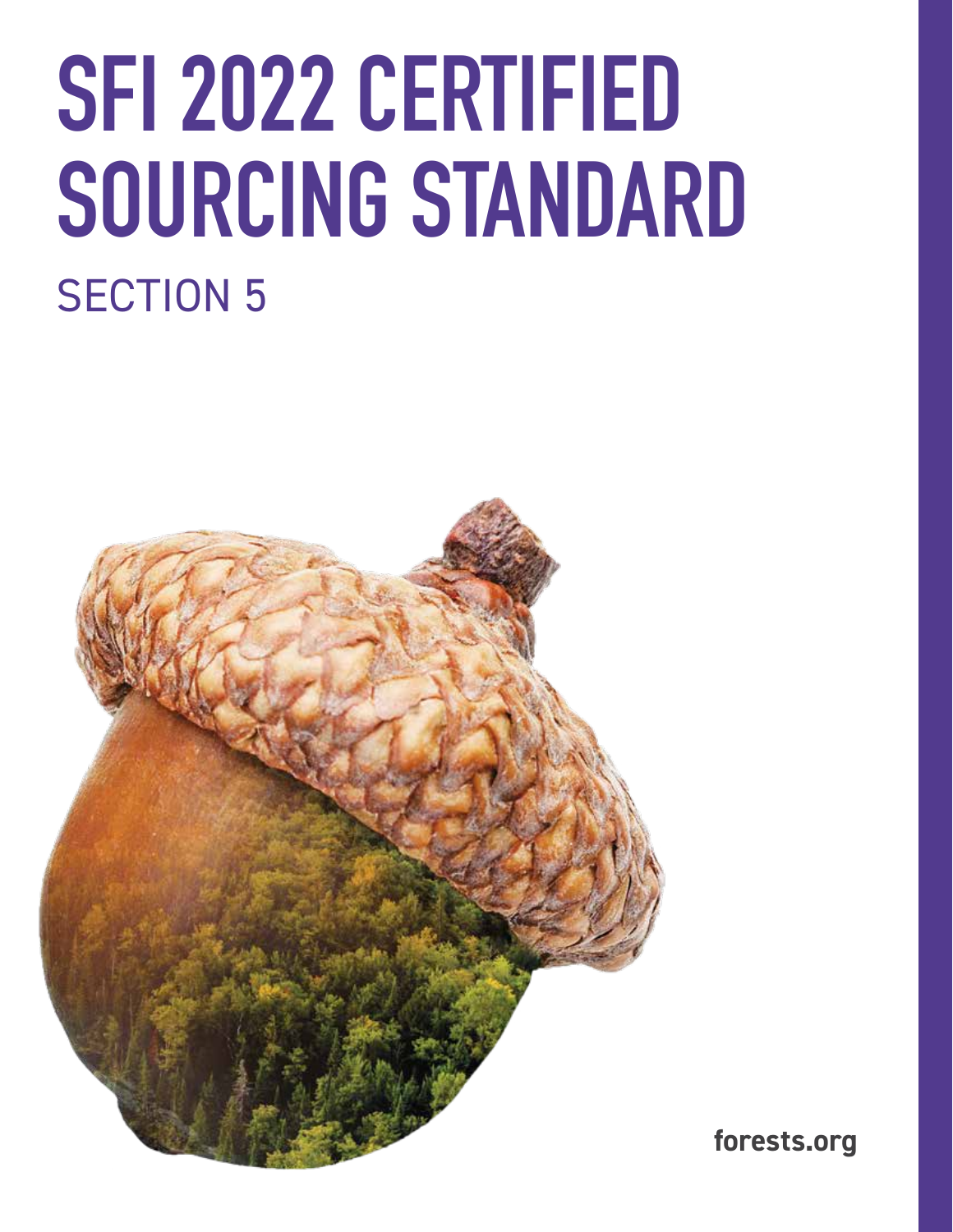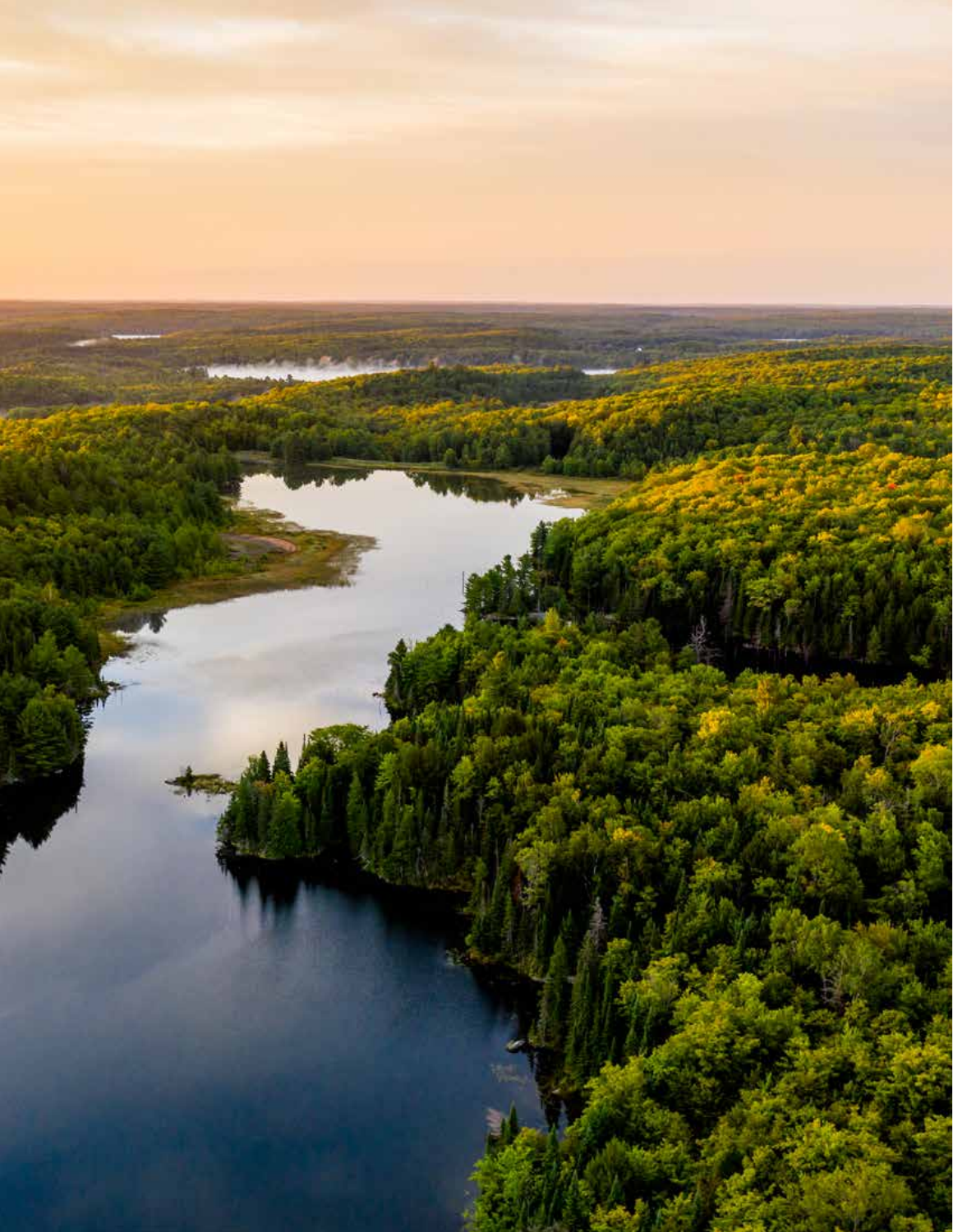# SFI 2022 CERTIFIED SOURCING STANDARD

|         | PART 1: SCOPE AND PURPOSE                                   | $\overline{2}$ |
|---------|-------------------------------------------------------------|----------------|
|         | PART 2: NORMATIVE AND INFORMATIVE REFERENCES                | $\overline{2}$ |
|         | PART 3: CALCULATING THE CERTIFIED SOURCING CLAIM            | 3              |
|         | PART 4: ORGANIZATIONS OUTSIDE THE UNITED STATES AND CANADA  | 3              |
|         | PART 5: CERTIFIED SOURCING DEFINITION                       | 4              |
| PART 6: | SALE OF PRODUCTS                                            | 4              |
|         | PART 7: DUE DILIGENCE SYSTEM TO AVOID CONTROVERSIAL SOURCES | 5              |
|         | PART 8: MINIMUM MANAGEMENT SYSTEM REQUIREMENTS              | 6              |
|         | PART 9: APPLICATION REQUIREMENTS                            | 8              |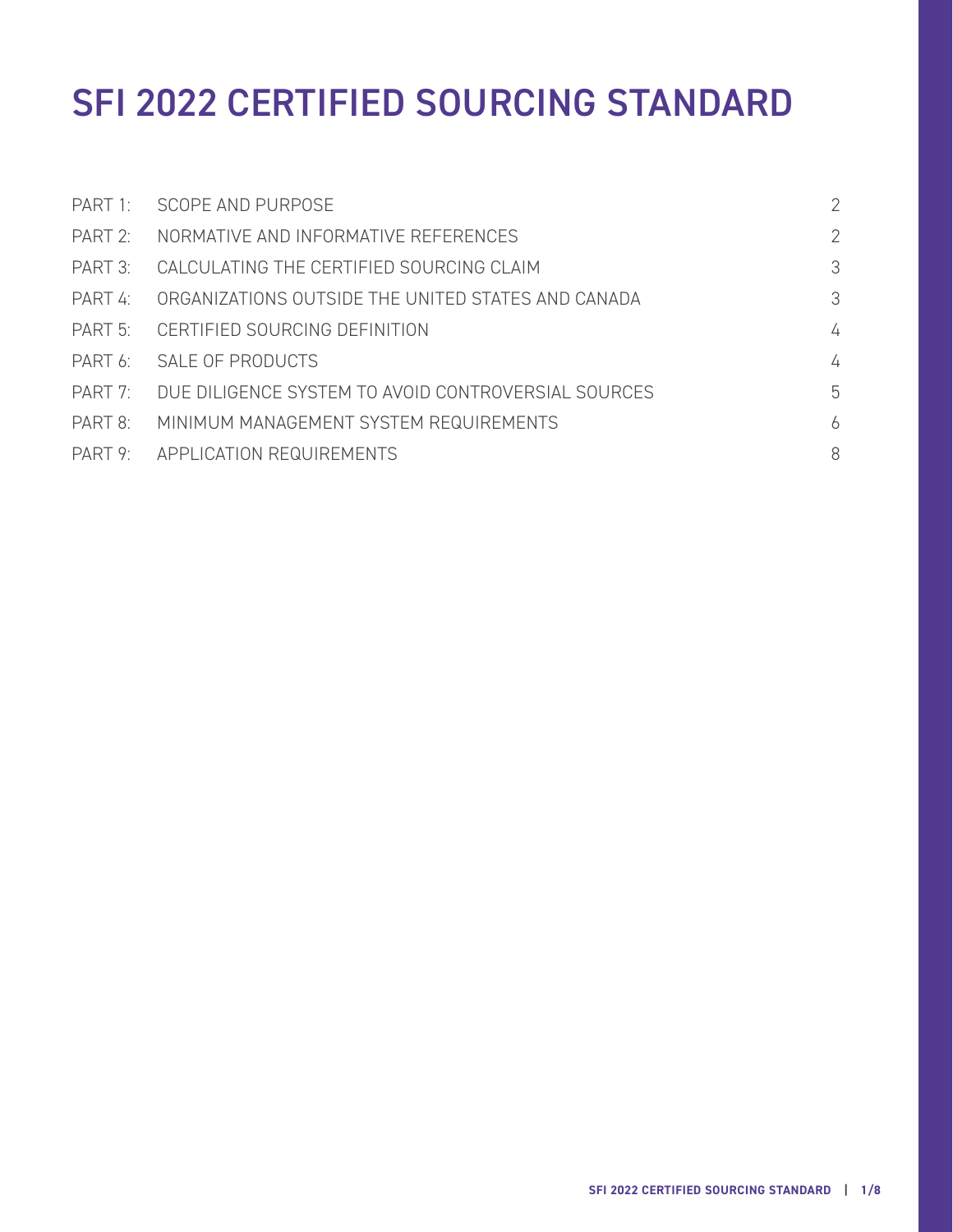# **PART 1: SCOPE AND PURPOSE**

#### **1.1 SCOPE**

This section describes the requirements for Certified Organizations, both *primary producers* and *secondary producers*, in the United States or Canada sourcing SFI Certified Sourcing inputs to make an SFI Certified Sourcing claim. Primary or secondary producers with operations outside of the United States and Canada should refer to Part 4 of this standard.

Certified Organizations with a valid SFI Chain-of-Custody certificate may use their Chain-of-Custody procedures to account for SFI Certified Sourcing content and apply the SFI Certified Sourcing label.

A *secondary producer* must meet all the requirements in the SFI Certified Sourcing Standard to use the SFI Certified Sourcing Label, provided they do not also hold a SFI Chain-of-Custody Certificate. This includes Part 7. Due Diligence System to Avoid *Controversial Sources* and Part 8. Minimum Management System.

#### **1.2 PURPOSE**

The purpose of this section is to describe the requirements Certified Organizations must meet to manufacture product with a SFI Certified *Sourcing* claim.

#### **1.3 LABEL**

This label applies to this section.



# **PART 2: NORMATIVE AND INFORMATIVE REFERENCES**

#### **2.1 NORMATIVE**

The following normative *SFI standards* are referenced in this document and can be found on the *SFI Inc*[. website](https://www.forests.org) at www.forests.org:

- i. ISO/IEC 17065:2012 Conformity Assessment Requirements for bodies certifying product, process and services
- ii. Sections 2 and 3 *SFI* 2022 Standards and Rules
- iii. Section 6 Rules for Use of *SFI* On-Product Labels and Off-Product Marks
- iv. Section 8 *SFI* Policies
- v. Section 10 Appendix 1: Audits of Multi-Site Organizations
- vi. Section 14 SFI Definitions

#### **2.2 INFORMATIVE**

The following informative documents are referenced in this section and can be found on the *SFI Inc*[. website](https://www.forests.org) at www.forests.org:

- i. Section 4 S*FI 2022 Chain-of-Custody Standard*
- ii. Section 7 Guidance to *SFI 2022 Standards*
- iii. Section 10 *SFI 2022 Audit Procedures* and Auditor Qualifications and Accreditation
- iv. ISO 9001:2015 Quality management systems Requirements
- v. ISO 14001:2015 Environmental Management Systems Specification with guidance for use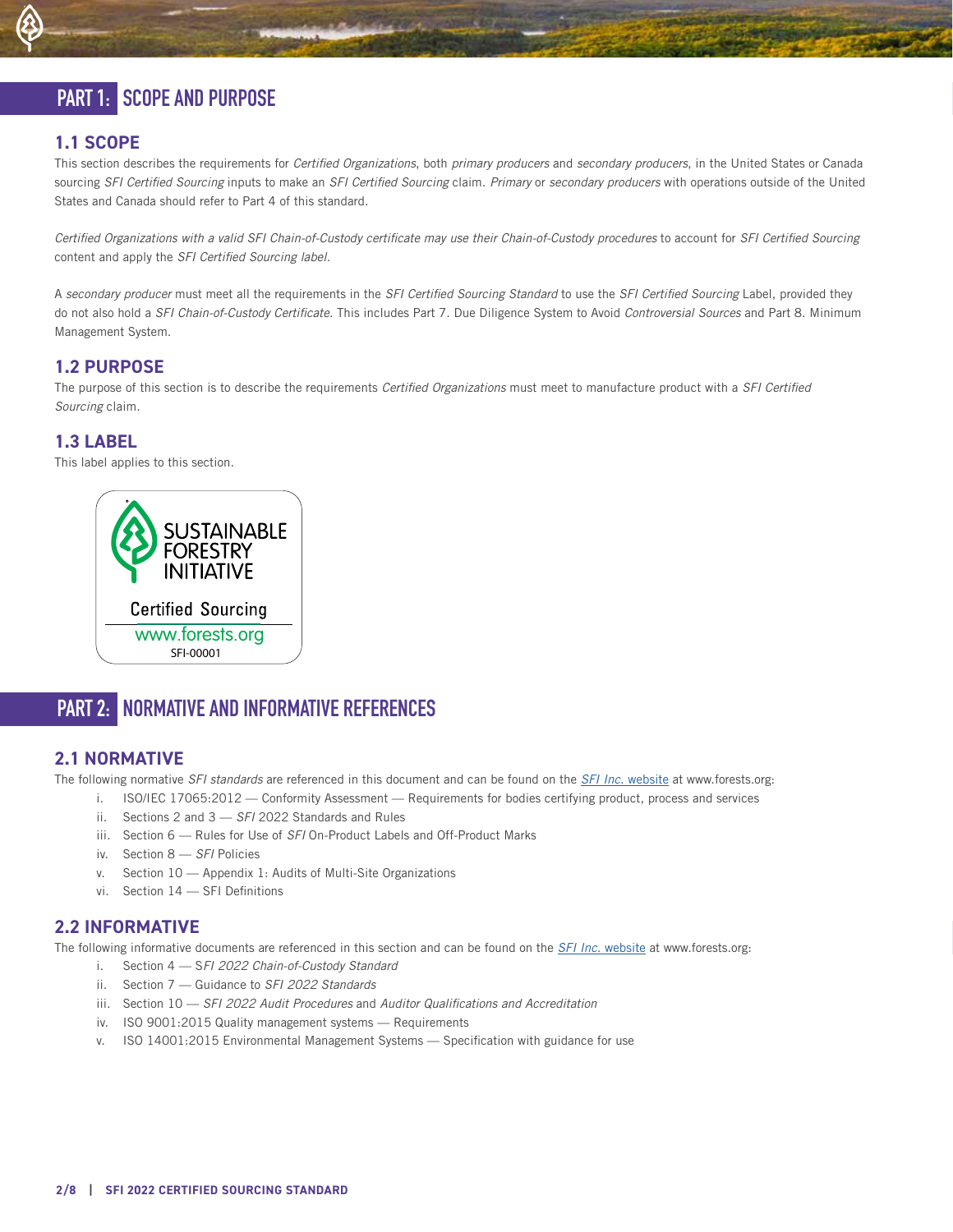# **PART 3: CALCULATING THE CERTIFIED SOURCING CLAIM**

**3.1** *Primary producers* are manufacturing units that produce forest products (wood, paper, pulp, or composite products) and source 50% or more (by weight) of their wood-based raw materials directly from *primary sources*. They must account for 100% of their *primary sources* as coming from certified sourcing.

If a *primary producer* sources are from company-owned or company-controlled lands, those lands must be third-party certified to the *SFI 2022 Forest Management Standard.*

- **3.2** *Secondary producers* are manufacturing units that produce forest products and source 50% or more by weight of their wood-based raw materials from *secondary sources.* They must account for at least two-thirds by weight of the wood or wood fiber in the product(s) or manufacturing unit as coming from certified sourcing. The other one-third cannot come from *controversial sources.*
- **3.3** Calculation of percentage for use of the certified sourcing claim or label and information in sales documentation is as follows:
	- 3.3.1 *Primary producers* shall always demonstrate conformance with the requirements of 3.1, which means 100% certified sourcing for every *product group.* 
		- a. If less than 5% by weight of a manufacturing unit's raw material supply comes from *secondary sources*, these sources are considered de minimis and no certification of this portion is required if all is from U.S. or Canadian sources.
		- b. A *primary producer* that sources more than 5% of their raw material from *secondary sources* (the remaining raw material is from primary sources that are certified to the SFI Fiber Sourcing Standard's requirements), is required to meet Part 3, Creating a certified sourcing Claim, Part 7. Due Diligence System to Avoid *Controversial Sources* and Part 8. Minimum Management System.
	- 3.3.2 *Secondary producers* shall specify how they will meet the requirements of 3.2 to conform to the two-thirds rule. They may base the calculation on a *product group* or time period, which cannot exceed one quarter. The percentage may be calculated as:
		- a. Rolling Average Percentage The percentage calculated for wood fiber consumed during, for example, the previous four quarters or 12 months. The period over which the rolling average is calculated shall not exceed one year.
		- b. Simple Percentage The percentage calculated for wood fiber consumed in the specific *product group.*
	- 3.3.3 In all cases, the Certified Organization must demonstrate that the requirements of 3.1 and/or 3.2 are met before the claim or label can be used in relation to a specific *product group* or time period.
	- 3.3.4 A *secondary producer* may use the certified sourcing claim or label on products from a single manufacturing unit as long as the specific supply for that product(s) or for that manufacturing unit meets all the content requirements set out in this document.
	- 3.3.5 The sourcing requirement may be met either at the product line or manufacturing unit level.
- **3.4** SFI Certified Sourcing Claim: Fiber that conforms with Objectives 1-11 of Section 3, and/or from *pre-consumer recycled content*, and/or from *post-consumer recycled content,* and/or from an *acceptable forest management standard.*
	- 3.4.1 Certified sourcing claim verification can occur by a primary producer's Section 3 *SFI Fiber Sourcing Standard* certificate or Section 4 — *SFI Chain-of-Custody Standard* certificate, a secondary producer's SFI Chain-of-Custody Standard certificate or SFI Certified Sourcing *Standard* certificate or, an invoice, bill of lading, shipping document, letter, or other forms of communications available to the customer.

### **PART 4: ORGANIZATIONS OUTSIDE THE UNITED STATES AND CANADA**

- **4.1**<sup>A</sup>*primary producer* or *secondary producer* outside the United States and Canada must successfully complete an annual audit by an accredited SFI certification body against the requirements of the SFI 2022 Certified Sourcing Standard.
- **4.2**<sup>A</sup>*primary producer* outside the United States and Canada must account for 100% of its *primary sources* as coming from certified sourcing.
- **4.3**<sup>A</sup>*secondary producer* outside the United States and Canada must account for at least two-thirds by weight of the wood or wood fiber in the product(s) or manufacturing unit as coming from certified sourcing. The other one-third cannot come from *controversial sources.*
- **4.4** An Certified Organization utilizing de minimis amounts of materials sourced from outside of the United States and Canada in their product(s) must conform to the requirements of the SFI Certified Sourcing Standard — Part 7 Due Diligence System to Avoid *Controversial Sources*.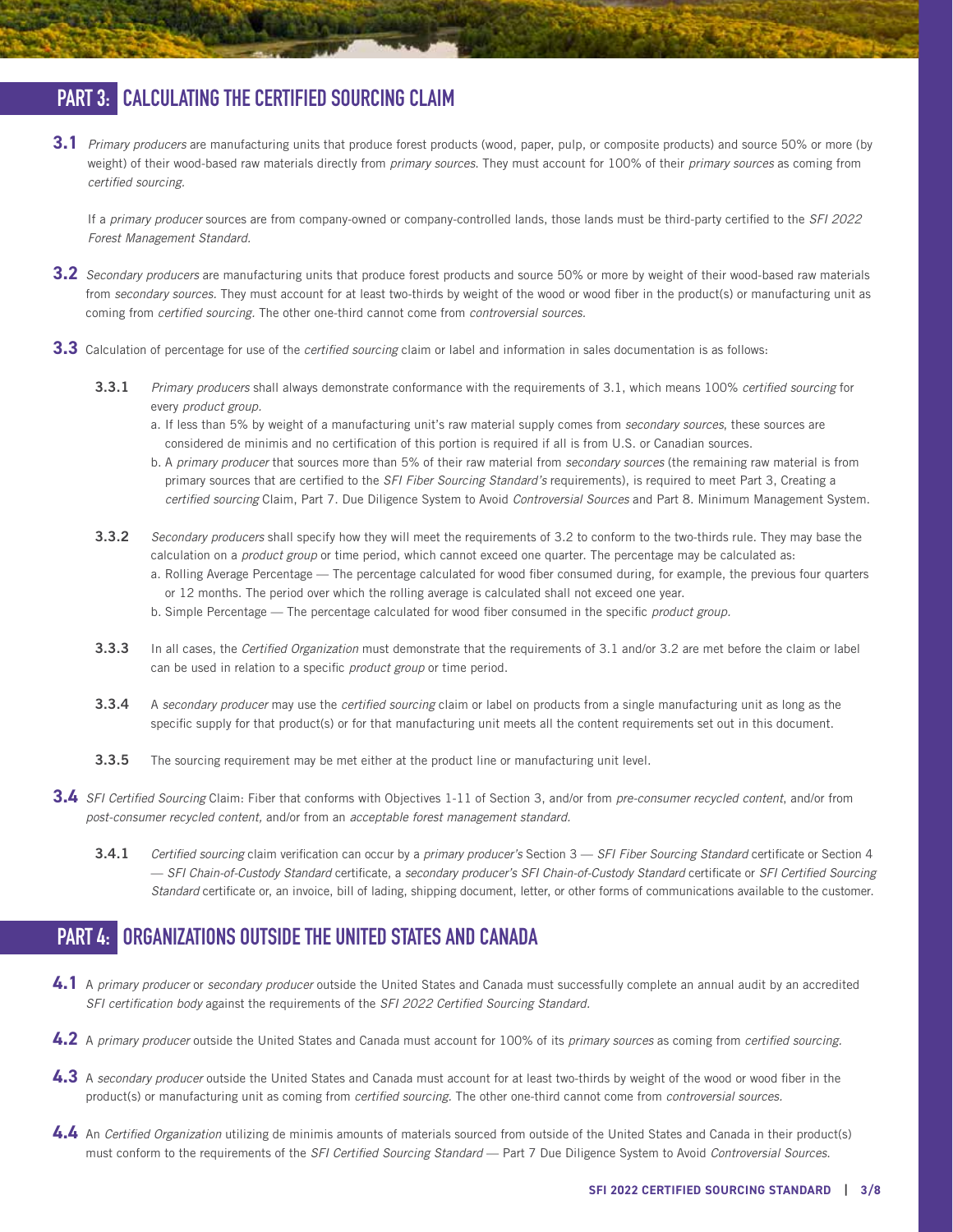# **PART 5: CERTIFIED SOURCING DEFINITION**

Certified sourcing is defined as raw material sourced from the following sources confirmed by a certification body:

- **5.1** Fiber that conforms with Objectives 1-11 of Section 3 SFI 2022 Fiber Sourcing Standard's requirements.
- **5.2** *Pre-Consumer Recycled Content:* Forest and tree-based material recovered from waste during a manufacturing process. Excluded is reutilization of materials such as rework, regrind or scrap generated in a process and capable of being reclaimed within the same process that generated it. Excluded are by-products resulting from primary production processes, such as sawmilling by-products (sawdust, chips, bark, etc.) or forestry residues (bark, chips from branches, roots, etc.) as they are not considered waste.

Any claims about *pre-consumer recycled content* by Certified Organizations or *label users* shall be accurate and consistent with applicable law. Certified Organizations and *label users* are encouraged to consult the U.S. Federal Trade Commission's guidelines on environmental claims in product advertising and communication and the guidelines on environmental labeling and advertising issued by the Fair Business Practices Branch of Industry Canada's Competition Bureau, as appropriate, and to seek additional information and direction from national accreditation bodies, national standards bodies and national, state and provincial consumer *protection* and competition laws.

**5.3** *Post-consumer recycled content:* Forest and tree-based material generated by households or by commercial, industrial, and institutional facilities in their role as end-users of the product which can no longer be used for its intended purpose. This includes returns of material from the distribution chain and material from salvage from demolition.

Any claims about *post-consumer recycled content* by Certified Organizations and *label users* shall be accurate and consistent with applicable law. Certified Organizations and *label users* are encouraged to consult the U.S. Federal Trade Commission's guidelines on environmental claims in product advertising and communication and the guidelines on environmental labeling and advertising issued by the Fair Business Practices Branch of Industry Canada's Competition Bureau, as appropriate, and to seek additional information and direction from national accreditation bodies, national standards bodies, and national, state and provincial consumer *protection* and competition laws.

- **5.4** Certified forest content, which includes content from specific forest tracts that are third-party certified to conform with the *SFI 2022 Forest*  Management Standard's Objectives 1-17 requirements or other *acceptable forest management standards* (e.g., CAN/CSA-Z809 and American Tree Farm System).
- **5.5** *Non-controversial sources:* The organization shall establish adequate measures to ensure that the labeled products do not come from *controversial sources.* See Part 7 on due diligence system to avoid *controversial sources.*

# **PART 6: SALE OF PRODUCTS**

- **6.1** If requested to provide a *SFI certified sourcing* claim, the *Certified Organization* can, at the point of sale or transfer of the certified products to the next entity in the supply chain, provide customers with written information confirming the supplier's certified status and an official SFI claim statement. This can be in the form of, but not limited to, an invoice, bill of lading, shipping document, letter, or other forms of communications available to the customer at the time of the sale of the product.
- **6.2** When claims are communicated, the Certified Organization shall ensure that documentation of the certified products clearly states at least the following information:

 a. Certified Organization's identification and SFI 2022 Certified Sourcing Standard or *SFI 2022 Chain-of-Custody Standard* certificate number,

- b. manufacturing facility(s) supplying the product(s) covered by the claim,
- c. range of dates for manufacture of the product(s) covered by under the claim,
- d. description of product(s) covered by the claim,
- e. an official *SFI* claim statement:
- i. SFI X% Certified Sourcing or SFI Certified Sourcing
- **6.3** If the Certified Organization uses the logo, both on-product and off-product usage shall be carried out according to the terms and conditions of the SFI Office of Label Use and Licensing and the Section 6 — Rules for Use of *SFI* On-Product Labels and Off Product Marks, in the *SFI 2022 Standards and Rules* document.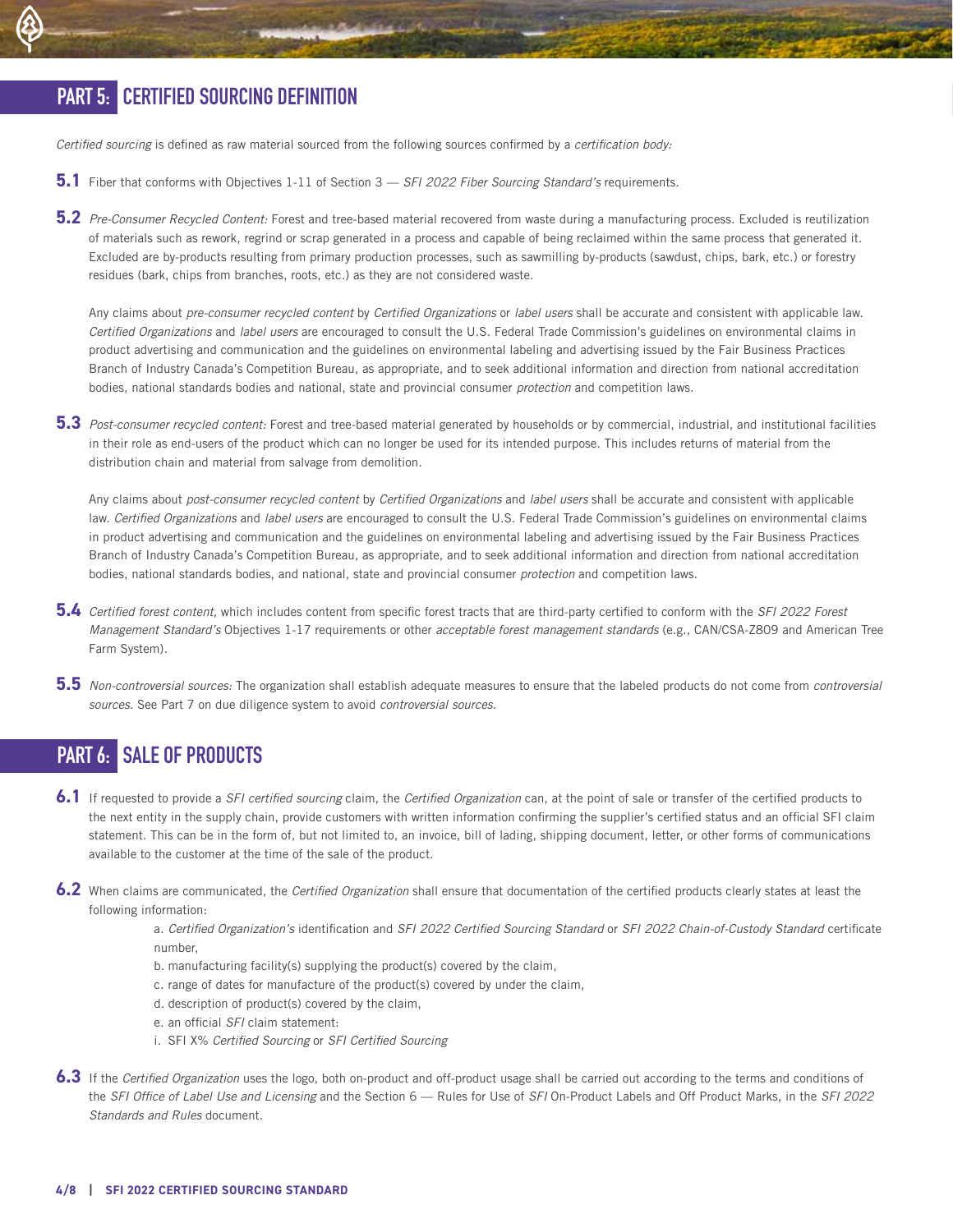# **PART 7: DUE DILIGENCE SYSTEM TO AVOID CONTROVERSIAL SOURCES**

#### **7.1 DEFINITION OF** *CONTROVERSIAL SOURCES:*

- a. Forest activities that are not in compliance with applicable state, provincial, federal, or international laws.
- b. Forest activities that are contributing to regional declines in *habitat conservation* and species *protection* (including *biodiversity* and *special sites*, *Alliance for Zero Extinction* sites and key *biodiversity* areas *threatened and endangered species*).
- c. *Conversion sources* originating from regions experiencing forest area decline.
- d. Forest activities where the spirit of the International Labour Organization (ILO) Declaration on Fundamental Principles and Rights at work (1998) are not met.
- e. Forest activities where the spirit of the United Nations Declaration on the Rights of *Indigenous Peoples* (2007) are not met.
- f. *Fiber sourced from areas without effective social laws.*
- g. Illegal Logging including trade in CITES (The Convention on International Trade in Endangered Species of Wild Fauna and Flora) listed species.
- h. Conflict Timber
- i. Genetically modified trees via *forest tree biotechnology.*

#### **7.2 ACCESS TO INFORMATION**

- 7.2.1 The Certified Organization shall collect information on the source of the forest-based product, through a due diligence system to address the likelihood of sourcing from *controversial sources.* This includes:
	- a. Identification of tree species, or list of tree species potentially included, by their common name and or their scientific name where applicable.
	- b. Country or region of harvest of the material.
	- c. If requested by their customer, provide the information required in a. and b.

*Recycled content* is exempt from a due diligence system to address the likelihood of sourcing from *controversial sources*.

- 7.2.2 The Certified Organization can consider forest-based products low risk and exempt from due diligence when:
	- a. Procured from a supplier with a valid SFI Section 2 (*SFI 2022 Forest Management Standard*) certificate, or other *acceptable forest management standards*, that clearly indicates that the source is within the scope of the certification; or
	- b. Procured from a supplier with a valid SFI Section 3 (*SFI 2022 Fiber Sourcing Standard*) certificate that clearly indicates that the source is within the scope of the certification and/or the due diligence system; or
	- c. Procured from a supplier with a valid SFI Section 4 (*SFI 2022 Chain-of-Custody Standard*), or *other credible Chain-of-Custody standard* certificate and/or due diligence system; or
	- d. Procured from a supplier with a valid SFI Section 5 (SFI 2022 Certified Sourcing Standard) certificate and/or due diligence system.

#### **7.3 DEVELOP AND IMPLEMENT A DUE DILIGENCE SYSTEM**

- 7.3.1 The Certified Organization shall develop and implement a due diligence system (DDS) to assess and manage the risk of sourcing forest-based products from *controversial sources* in accordance with the requirements of this standard.
- 7.3.2 The DDS risk assessment shall classify material into low- and high-risk categories.
- 7.3.3 The risk assessment shall be carried out at the regional level unless risk is consistent at the national level.
- 7.3.4 The Certified Organization shall review, and if necessary, revise its risk ratings on at least an annual basis.
- 7.3.5 The Certified Organization shall conduct a risk assessment before the first time of delivery for each new region of supply.

#### **7.4 SUBSTANTIATED CONCERNS DUE TO ORGANIZATION'S RISK ASSESSMENT**

- 7.4.1 The Certified Organization shall have a *program* to assess any substantiated concern. A substantiated concern is information supported by proof or evidence, indicating that forest-based material originates in *controversial sources.* Substantiated concerns can be concerns by third parties, as well as concerns of the organization itself.
- 7.4.2 The Certified Organization shall update its risk assessment to reflect substantiated concerns associated with a region of origin identified through internal data or public data.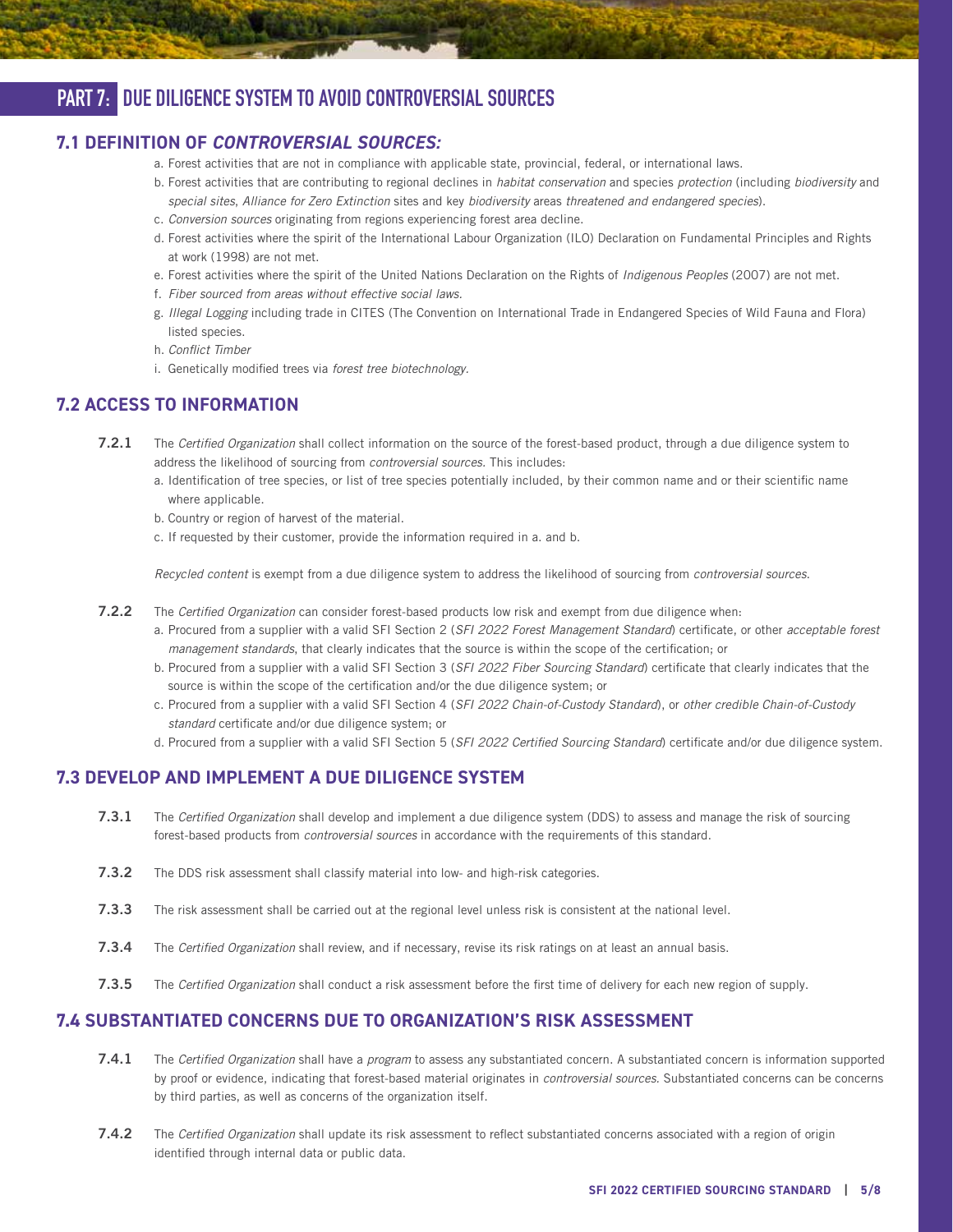#### **7.5 MANAGEMENT OF HIGH-RISK FOREST-BASED PRODUCTS**

- 7.5.1 Where the risk assessment determines high risk, the Certified Organization shall implement a *program* to mitigate such risk and require a signed contract and/or self-declaration that the supplied forest-based product does not originate from *controversial sources.*
- 7.5.2 For each supply source where the risk is high, the risk assessment shall also identify the specific verifiable controls that the supplier has in place to substantially reduce the risk of sourcing forest-based products from *controversial sources.*
- 7.5.3 Where a Certified Organization receives forest-based products, and then learns these forest-based products are from *controversial sources*, if possible, these forest-based products shall be segregated and prevented from entering the supply chain. If forest-based product has already entered the fiber supply system and cannot be segregated additional corrective measures shall be implemented to avoid future *controversial sources*. If subsequent verification demonstrates that the risk of this fiber originating from *controversial sources* is low, these forest-based products can re-enter the supply chain.
- 7.5.4 The Certified Organization shall identify the verifiable measures it must implement across the full supply chain for each source of supply identified as high risk to ensure that the supply is not from *controversial sources* which will include: a. assessing the operating effectiveness of verifiable measures, through field-based verification.
	- b. for direct sources, include field and document verification of *controversial sources* risk factors back to the forest units from which fiber is sourced.
	- c. for indirect sources, include site and document verification of suppliers (such as lumber suppliers, chip suppliers and wood yards) to establish the absence of *controversial sources* risk factors in their inputs and sample-based field verification of their supply sources back to the forest units from which they source fiber.
- 7.5.5 Where sampling is conducted as part of the verification program, the sampling program should be risk based to draw valid conclusions across all fiber inputs.

#### **7.6 AVOIDANCE OF CONTROVERSIAL SOURCES**

7.6.1 Where the verifiable measures are not considered to be effective in reducing the risk of receiving fiber from *controversial sources* to low, fiber from these sources shall be avoided.

# **PART 8: MINIMUM MANAGEMENT SYSTEM REQUIREMENTS**

A *primary producer* certified to the *SFI 2022 Fiber Sourcing Standard* (Section 3, Objectives 1-11), meets the minimum management systems requirements specified in Part 8 of SFI 2022 Certified Sourcing Standard.

#### **8.1 GENERAL REQUIREMENTS**

The Certified Organization shall operate a management system in accordance with the following elements of this standard, which ensure correct implementation and maintenance of the certified sourcing process. The management system shall be appropriate to the type, range and volume of work performed.

Note: A Certified Organization's quality (ISO 9001:2015) or environmental (ISO 14001:2015) management system can be used to meet the minimum requirements for the management system defined in this standard.

#### **8.2 RESPONSIBILITIES AND AUTHORITIES FOR** *CERTIFIED SOURCING*

- 8.2.1 The Certified Organization's management shall define and document its commitment to implement and maintain the certified sourcing requirements, and make this available to its personnel, suppliers, customers, and other interested parties.
- 8.2.2 The Certified Organization's management shall appoint a member of the management who, irrespective of other responsibilities, shall have overall responsibility and authority for the *certified sourcing.*
- 8.2.3 The Certified Organization's management shall carry out a regular periodic review of the certified sourcing and its compliance with the requirements of this standard.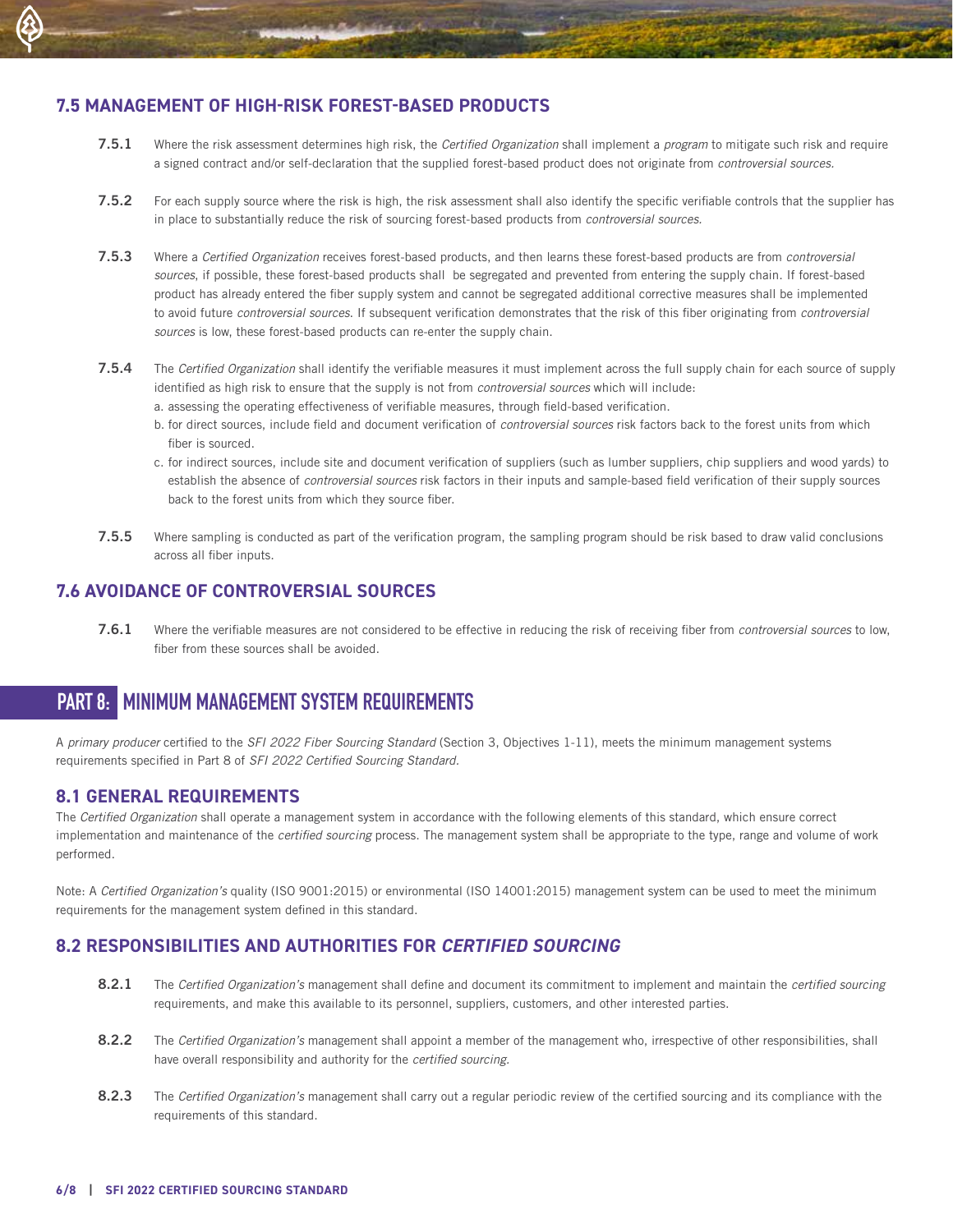- 8.2.4 The Certified Organization shall demonstrate its commitment to comply with the social, health and safety requirements defined in this standard, including the spirt of ILO Declaration on Fundamental Principles and Rights at Work (1998).
- 8.2.5 The Certified Organization shall identify personnel performing work affecting the implementation and maintenance of the certified *sourcing*, and establish and set responsibilities and authorities relating to the certified sourcing process: a. raw material procurement and identification of the certified sourcing;
	- b. product sale and labeling;
	- c. record keeping; and
	- d. internal audits and nonconformity control.
- 8.2.6 The Certified Organization shall have a system to comply with all applicable social laws at the federal, provincial, state, and *local* levels in the country in which the Certified Organization operates. This includes having a policy demonstrating compliance with social laws, such as those covering civil rights, equal employment opportunities, anti-discrimination and anti-harassment measures, workers' compensation, Indigenous Peoples' rights, workers' and communities' right to know, prevailing wages, workers' right to organize and occupational health and safety.

#### **8.3 DOCUMENTED PROCEDURES**

The Certified Organization's procedures for the certified sourcing shall be documented, and include at least the following elements:

- a. description of the raw material flow within the production process;
- b. organization structure, responsibilities and authorities relating to chain of custody; and
- c. procedures for the certified sourcing process covering all requirements of this standard.

#### **8.4 RECORD KEEPING**

- 8.4.1 The Certified Organization shall establish and maintain records to provide evidence it has conformed to the requirements of this standard and its certified sourcing procedures are effective and efficient. The Certified Organization shall keep at least the following: a. records of all suppliers of certified sourcing material, including information to confirm requirements at the supplier level are met;
	- b. records of all purchased certified sourcing raw material;
	- c. records of all certified sourcing products sold;
	- d. records of internal audits, nonconformities which occurred and corrective actions taken; and
	- e. records of top management's periodic review of compliance with certified sourcing requirements.
- 8.4.2 The *organization* shall maintain the records for a minimum period of three years unless stated otherwise by law.

#### **8.5 RESOURCE MANAGEMENT**

8.5.1 Human Resources/Personnel:

 The Certified Organization shall ensure that all personnel performing work affecting the implementation and maintenance of the certified sourcing shall be competent based on appropriate training, education, skills and experience.

#### 8.5.2 Technical Facilities:

The Certified Organization shall identify, provide, and maintain the infrastructure and technical facilities needed for effective implementation and maintenance of the organization's *certified sourcing* to meet the requirements of this standard.

#### **8.6 INTERNAL AUDIT AND MANAGEMENT REVIEW**

- 8.6.1 The Certified Organization shall conduct internal audits at least annually, and prior to the initial certification audit, covering all requirements of this standard and establish corrective and preventive measures if required.
- 8.6.2 The Certified Organization shall conduct the internal audit in accordance with the following requirements:
	- a. The internal audit shall be undertaken by personnel that have adequate knowledge of the SFI 2022 Certified Sourcing Standard; b. Off-site interviews and desk audits are permissible;
	- c. If there have been no inputs or outputs for a site or manufacturing facility over the past year, internal audits are not required;
	- d. If a site or manufacturing facility has had no sales of SFI certified sourcing products over that past year, internal audits are not required;